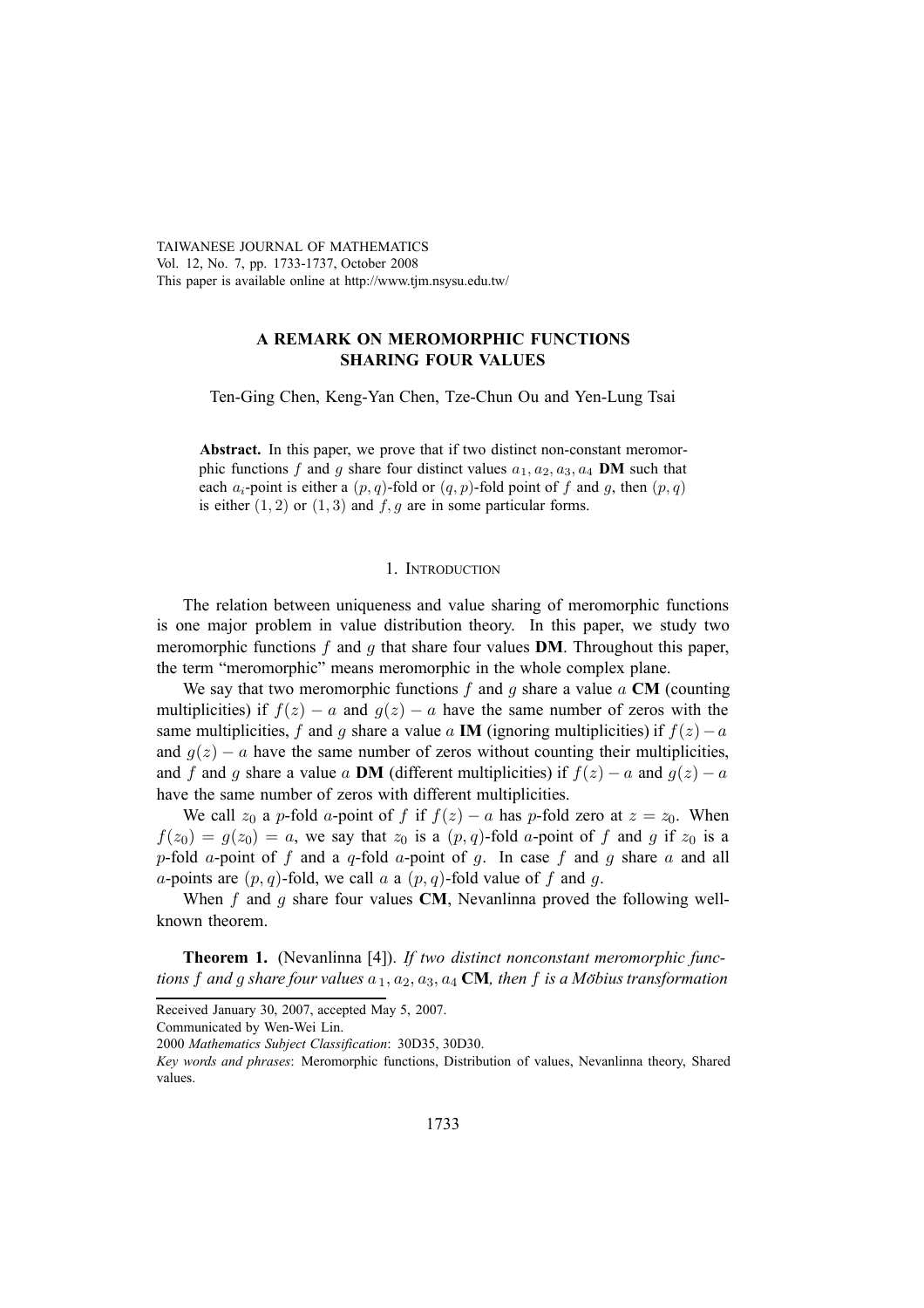*of g, two of shared values must be Picard exceptional values, and the cross ratio*  $(a_1, a_2, a_3, a_4) = -1.$ 

In 1979, Gundersen [1] proved that the hypothesis of this theorem can be relaxed to that *f* and *g* share only three values **CM**, and one value **IM** (3**CM** and 1**IM**). Gundersen [2] improved his theorem by requiring that *f* and *g* share only two values **CM**, and two values **IM** (2**CM** and 2**IM**). Whether the hypothesis can be reduced to that *f* and *g* share only one value **IM** and three values **CM** is still open, though many people provided partial answers to this case.

Finally, if *f* and *g* share four values **IM**, Gundersen [1] gave a counterexample to show that the conclusion of Theorem 1 is in general false. The meromorphic functions *f* and *g* in Gundersen's example indeed share two (1*,* 2)-fold values and two (2*,* 1)-fold values. For two meromorphic functions *f* and *g* sharing four values  $a_1, a_2, a_3, a_4$ , if each  $a_i$ -point is either a  $(1, 2)$ -fold or  $(2, 1)$ -fold point of *f* and *g*, then Reinders [5, 6] proved that *f* and *g* are the precise form of Gundersen's example, up to some Mobius transformation. Latter, Reinders [7] gave another pair of meromorphic functions f and g sharing four values  $a_1, a_2, a_3, a_4$ , and each  $a_i$ point is either a (1*,* 3)-fold or (3*,* 1)-fold point of *f* and *g*, which are also essentially unique.

It is interesting to know that whether there is any other example of two distinct non-constant meromorphic functions  $f$  and  $g$  sharing four values  $a_1, a_2, a_3, a_4$  and each  $a_i$ -point is either a  $(p, q)$ -fold or  $(q, p)$ -fold point of f and g, for a given pair of distinct positive integers *p* and *q*. The main theorem of this paper shows that the above assertion holds if and only if  $(p, q)$  is either  $(1, 2)$  or  $(1, 3)$ , and f and g are essentially the forms given by Gundersen and Reinders.

In this paper, we assume that the reader is familiar with the standard notations and fundamental results in the Nevanlinna theory of meromorphic functions, as found in [3].

#### 2. KEY EXAMPLES AND FACTS

In order to show that there exist two meromorphic functions sharing four values **IM** but not **CM**, Gundersen [1] gave the following example.

$$
f(z) = \frac{e^{h(z)} + b}{(e^{h(z)} - b)^2}, \quad g(z) = \frac{(e^{h(z)} + b)^2}{8b^2(e^{h(z)} - b)},
$$

where  $h(z)$  is a non-constant entire function and *b* a non-zero complex number. It is easy to check that f and a share  $0, \frac{1}{2}$  on  $\frac{1}{2}$  **DM** where  $0$  and  $\frac{1}{2}$  are  $(1, 2)$  fold is easy to check that *f* and *g* share  $0, \frac{1}{b}, \infty, -\frac{1}{8b}$  DM, where 0 and  $\frac{1}{b}$  are  $(1, 2)$ -fold values of *f* and *g* A somewhat values of *f* and *g*, while ∞ and  $-\frac{1}{8b}$  are  $(2, 1)$ -fold values of *f* and *g*. A somewhat surprising fact is that Reinders [5, 6] proved Gundersen's example is essentially surprising fact is that Reinders [5, 6] proved Gundersen's example is essentially unique.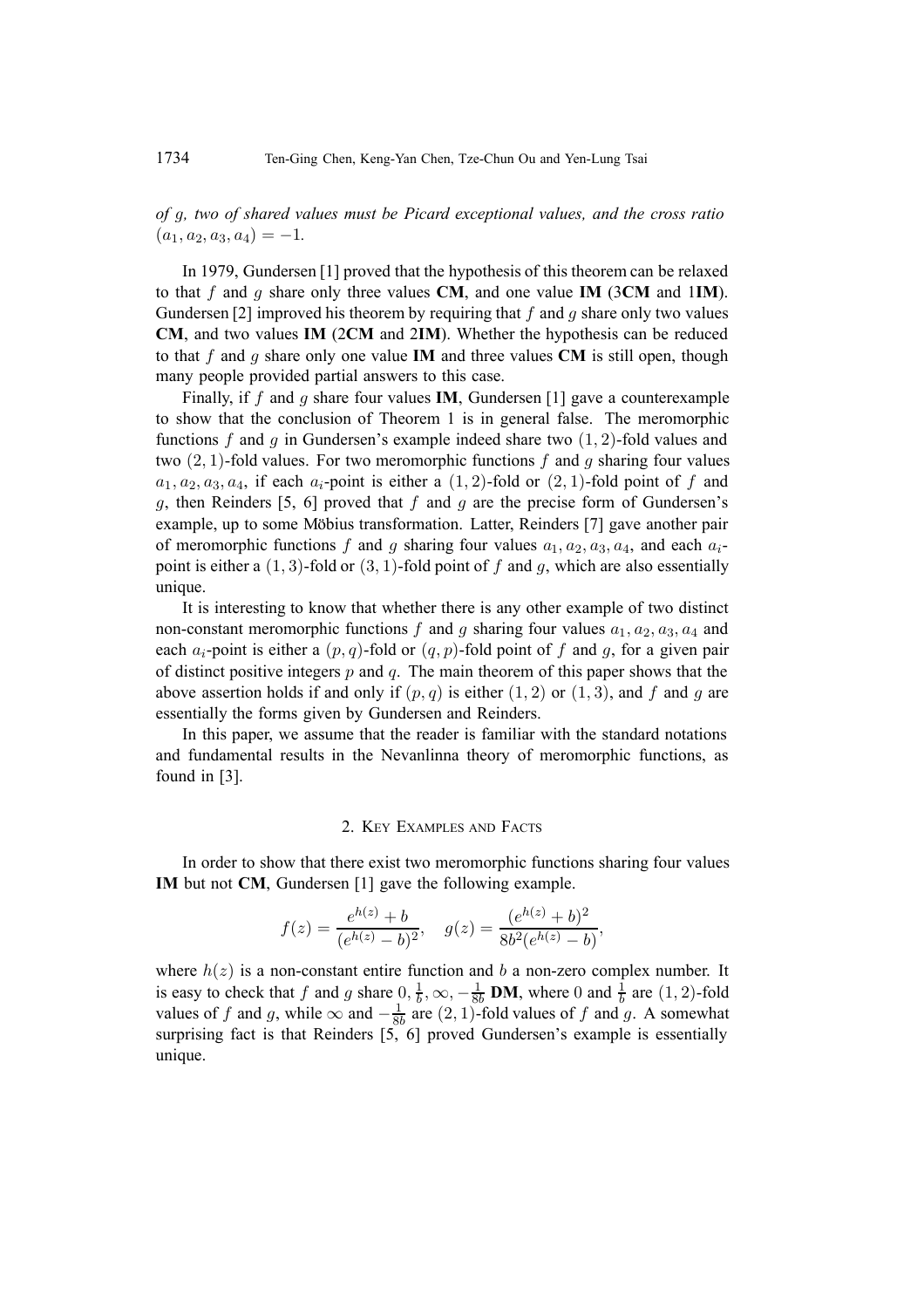**Theorem 2.** (Reinders [5, 6]). *Let f and g be meromorphic functions that share four distinct values <sup>a</sup>*1*, a*2*, a*3*, a*4*, such that each <sup>a</sup>i-point is either a* (1*,* 2)*-fold or* (2*,* 1)*-fold point of f and g. Define*

$$
\hat{f}(z) = \frac{e^{h(z)} + 1}{(e^{h(z)} - 1)^2}, \ \hat{g}(z) = \frac{(e^{h(z)} + 1)^2}{8(e^{h(z)} - 1)},
$$

*where*  $h(z)$  *is a non-constant entire function. Then*  $f$  *and*  $g$  *are of the forms:* 

$$
f = L \circ \hat{f}, \ g = L \circ \hat{g},
$$

*where <sup>L</sup> is a Mobius transformation. ¨*

Reinders latter defined the following pair of meromorphic functions *F* and *G*, and proved the following theorem.

**Theorem 3.** (Reinders [7]). *Let*

$$
F = \frac{U'}{8\sqrt{3}} \cdot \frac{U}{U+1}, \ G = \frac{U'}{8\sqrt{3}} \cdot \frac{U+4}{(U+1)^2},
$$

*where U is a non-constant solution of the differential equation*

$$
(U')^2 = 12U(U+1)(U+4).
$$

*Then F* and *G* share the values  $0, 1, \infty$  and  $-1$ *. Every*  $0, 1, \infty$  and  $-1$  point is *either a*  $(1, 3)$ -fold or  $(3, 1)$ -fold point of F and G.

Also, from a result of Reinders [7], we can get the following theorem.

**Theorem 4.** *Let f and g be meromorphic functions that share four distinct values*  $a_1, a_2, a_3, a_4$  **DM***, such that each*  $a_i$ -point is either a  $(1, 3)$ -fold or  $(3, 1)$ -fold *point of f and g. Let F and G be the meromorphic functions defined in Theorem 3, then f and g are of the form*

$$
f = L \circ F \circ h, \quad g = L \circ G \circ h,
$$

*where <sup>h</sup> is a non-constant entire function and <sup>L</sup> is a M obius transformation. ¨*

## 3. MAIN THEOREM

In order to prove the main theorem, we need the following fact of meromorphic functions sharing four distinct values.

**Theorem 5.** (Gundersen [7]). *Let f and g be two distinct non-constant meromorphic functions and share four distinct values*  $a_1, a_2, a_3, a_4$  **IM***. Then*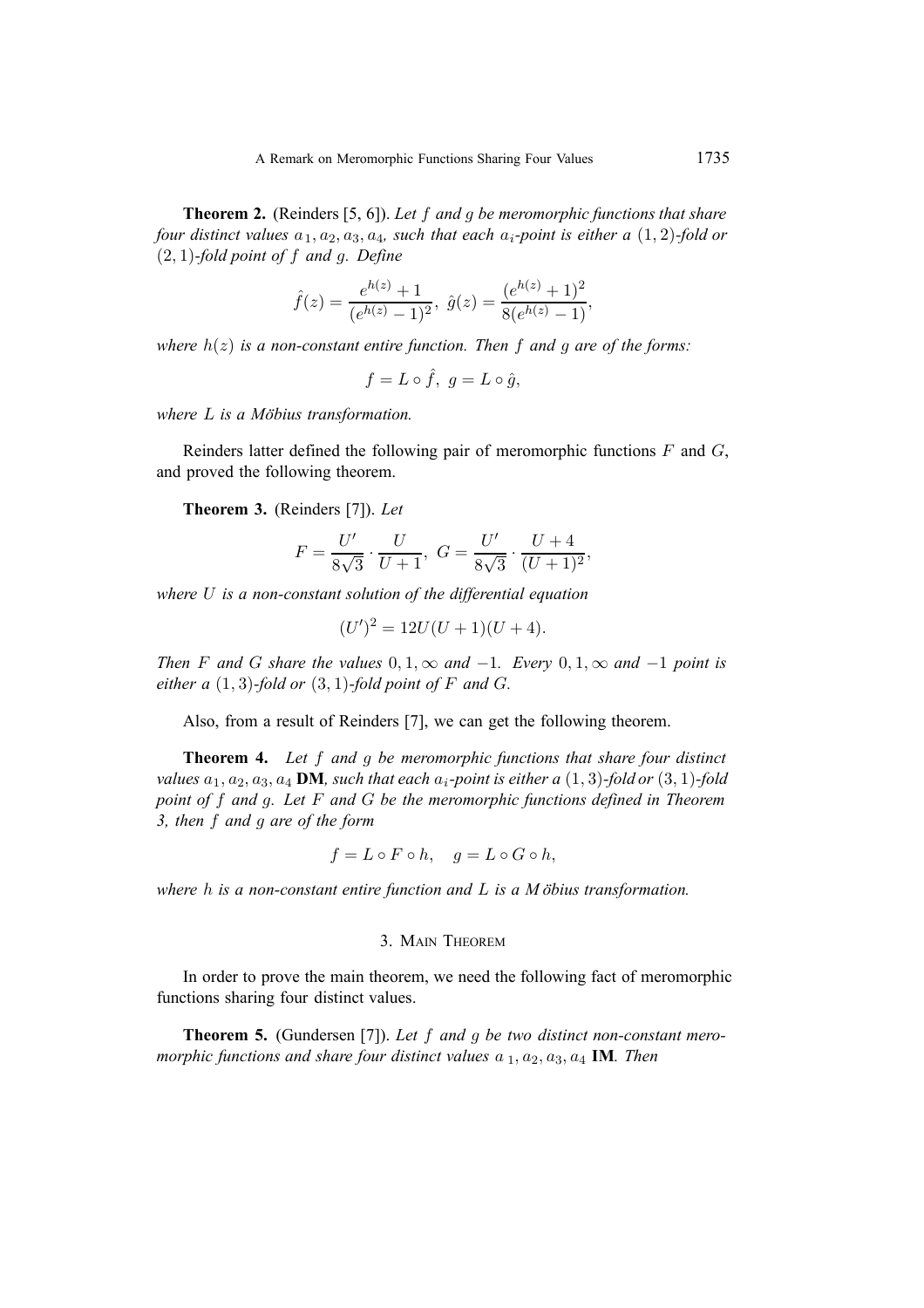(1) 
$$
T(r, f) = T(r, g) + S(r, f), T(r, g) = T(r, f) + S(r, g);
$$

(2) 
$$
\sum_{i=1}^{4} \overline{N}(r, \frac{1}{f-a_i}) = 2T(r, f) + S(r, f).
$$

Now, we are ready to state and prove the main theorem.

**Main Theorem.** *Let f and g be two distinct, non-constant meromorphic functions that share four values*  $a_1, a_2, a_3, a_4$  **DM***. Let*  $(p, q)$  *be a pair of positive integers with*  $p < q$ *. If each*  $a_i$ -point is either a  $(p, q)$ -fold or  $(q, p)$ -fold points *of f and g, then*  $(p, q)$  *is either*  $(1, 2)$  *or*  $(1, 3)$ *. Moreover, f and g are the forms defined in Theorem 2 and 4.*

*Proof.* Suppose f and g share  $a_1, a_2, a_3, a_4$ . Write  $k = p + q$ , it is easy to see that *k* must be greater than two since *p*, *q* are distinct positive integers. For  $k = 3$ , the only possible pair of  $(p, q)$  is  $(1, 2)$ . Then *f* and *g* are given in the form of Theorem 2. When  $k = 4$ , the only possible pair of  $(p, q)$  is  $(1, 3)$ . Then f and g are given in the form of Theorem 3.

Now, consider  $k \geq 5$ . For each shared value  $a_i$  of f and g, any  $a_i$ -point  $z_0$  is either a  $(p, q)$ -fold or  $(q, p)$ -fold of  $f$  and  $g$ . Therefore, it is clear that

$$
(p+q)\overline{N}(r,\frac{1}{f-a_i}) \le N(r,\frac{1}{f-a_i})+N(r,\frac{1}{g-a_i}).
$$

Since  $N(r, \frac{1}{f-a_i}) \leq T(r, f) + O(1)$  and  $N(r, \frac{1}{g-a_i}) \leq T(r, g) + O(1)$ ,  $1 \leq i \leq 4$ ,<br>and  $T(r, g) - T(r, f) + S(r, g)$  by Theorem 5, we have for  $1 \leq i \leq 4$ and  $T(r, g) = T(r, f) + S(r, g)$  by Theorem 5, we have, for  $1 \le i \le 4$ ,

$$
(p+q)\overline{N}(r, \frac{1}{f-a_i}) \le T(r, f) + T(r, f) + S(r, f) = 2T(r, f) + S(r, f).
$$

Therefore, we get

$$
(p+q)\sum_{i=1}^{4} \overline{N}(r, \frac{1}{f-a_i}) \le 8T(r, f) + S(r, f).
$$

Apply Theorem 5 again, which says  $\sum_{i=1}^{4} \overline{N}(r, \frac{1}{f-a_i}) = 2T(r, f) + S(r, f)$ , we obtain obtain

$$
2(p+q)T(r,f) \le 8T(r,f) + S(r,f),
$$

which implies that  $k = p + q \leq 4$ . This contradicts to our assumption that  $k \geq 5$ .<br>Therefore, k cannot be greater than 4 and the theorem is proved. Therefore, *k* cannot be greater than <sup>4</sup> and the theorem is proved.